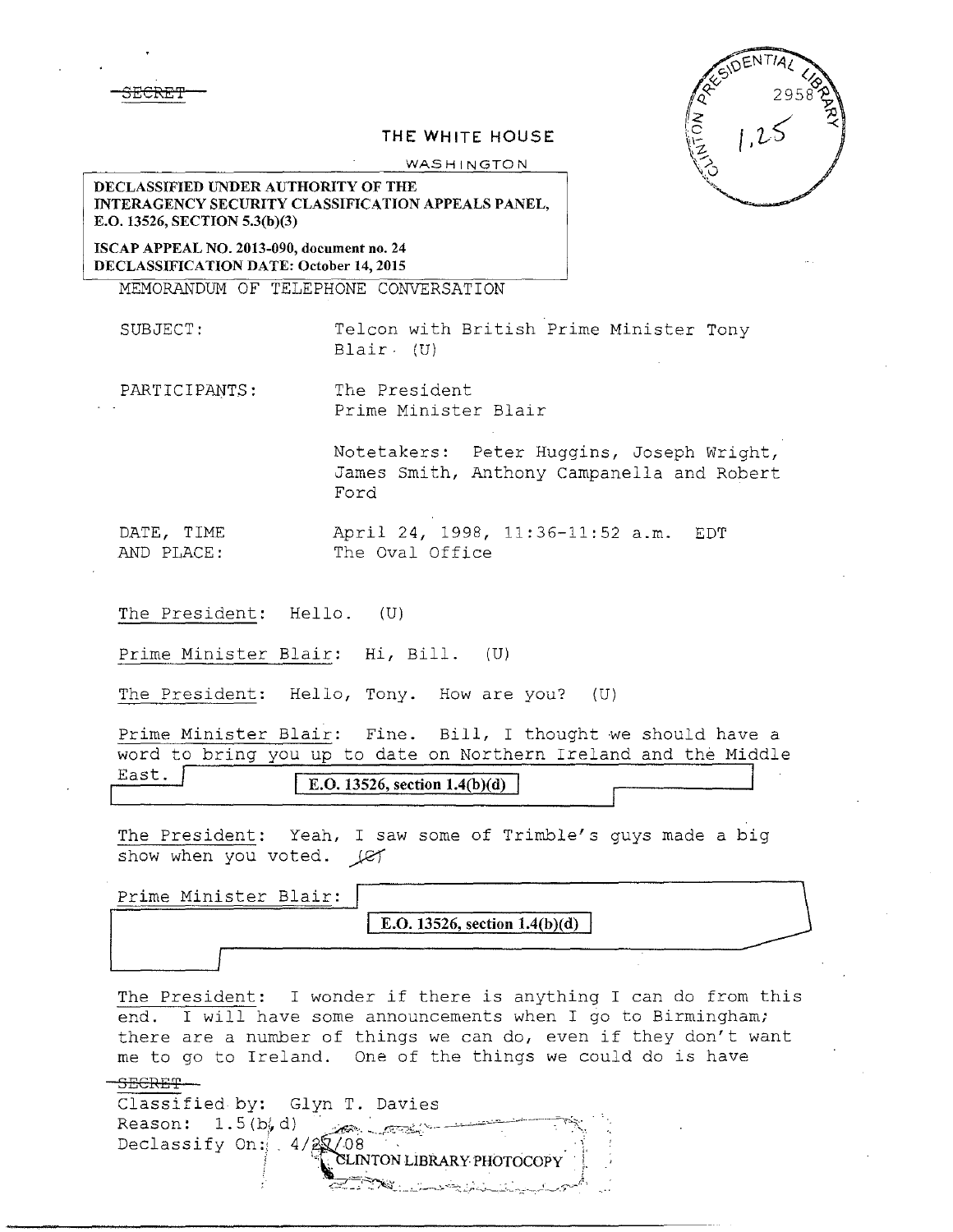| 2                                                                                                                                                                                                                                                         |                                 |
|-----------------------------------------------------------------------------------------------------------------------------------------------------------------------------------------------------------------------------------------------------------|---------------------------------|
| E.O. 13526, section $1.4(b)(d)$                                                                                                                                                                                                                           |                                 |
| Bertie come down to Birmingham and make a 10 to 15 minute<br>presentation to the G-8, and you and I could go out and make<br>some statements that there are some goodies on the horizon. (er                                                              |                                 |
| Prime Minister Blair:                                                                                                                                                                                                                                     |                                 |
|                                                                                                                                                                                                                                                           |                                 |
|                                                                                                                                                                                                                                                           |                                 |
|                                                                                                                                                                                                                                                           |                                 |
|                                                                                                                                                                                                                                                           |                                 |
| The President: In terms of my going there, I have no feelings<br>at all on it. I just want to win the vote. This thing could be<br>a parochial vote and those unionists could say, "this is our<br>lives and our futures, we have to decide." $\text{\#}$ |                                 |
| Prime Minister Blair:                                                                                                                                                                                                                                     |                                 |
|                                                                                                                                                                                                                                                           |                                 |
|                                                                                                                                                                                                                                                           |                                 |
|                                                                                                                                                                                                                                                           |                                 |
| The President: Why don't we do an informal poll at the end of<br>the first week in May, see where the undecided voters are by<br>religion, and see if that would help. (C)                                                                                | 办                               |
| Prime Minister Blair:                                                                                                                                                                                                                                     |                                 |
|                                                                                                                                                                                                                                                           |                                 |
|                                                                                                                                                                                                                                                           |                                 |
| The President: Good. (G)                                                                                                                                                                                                                                  |                                 |
| Prime Minister Blair:                                                                                                                                                                                                                                     |                                 |
|                                                                                                                                                                                                                                                           |                                 |
| The President: It's a weird world, isn't it? (8)                                                                                                                                                                                                          |                                 |
| Prime Minister Blair:                                                                                                                                                                                                                                     |                                 |
|                                                                                                                                                                                                                                                           |                                 |
|                                                                                                                                                                                                                                                           |                                 |
|                                                                                                                                                                                                                                                           |                                 |
|                                                                                                                                                                                                                                                           |                                 |
|                                                                                                                                                                                                                                                           |                                 |
|                                                                                                                                                                                                                                                           | E.O. 13526, section $1.4(b)(d)$ |
| CLINTON LIBRARY PHOTOCOPY                                                                                                                                                                                                                                 |                                 |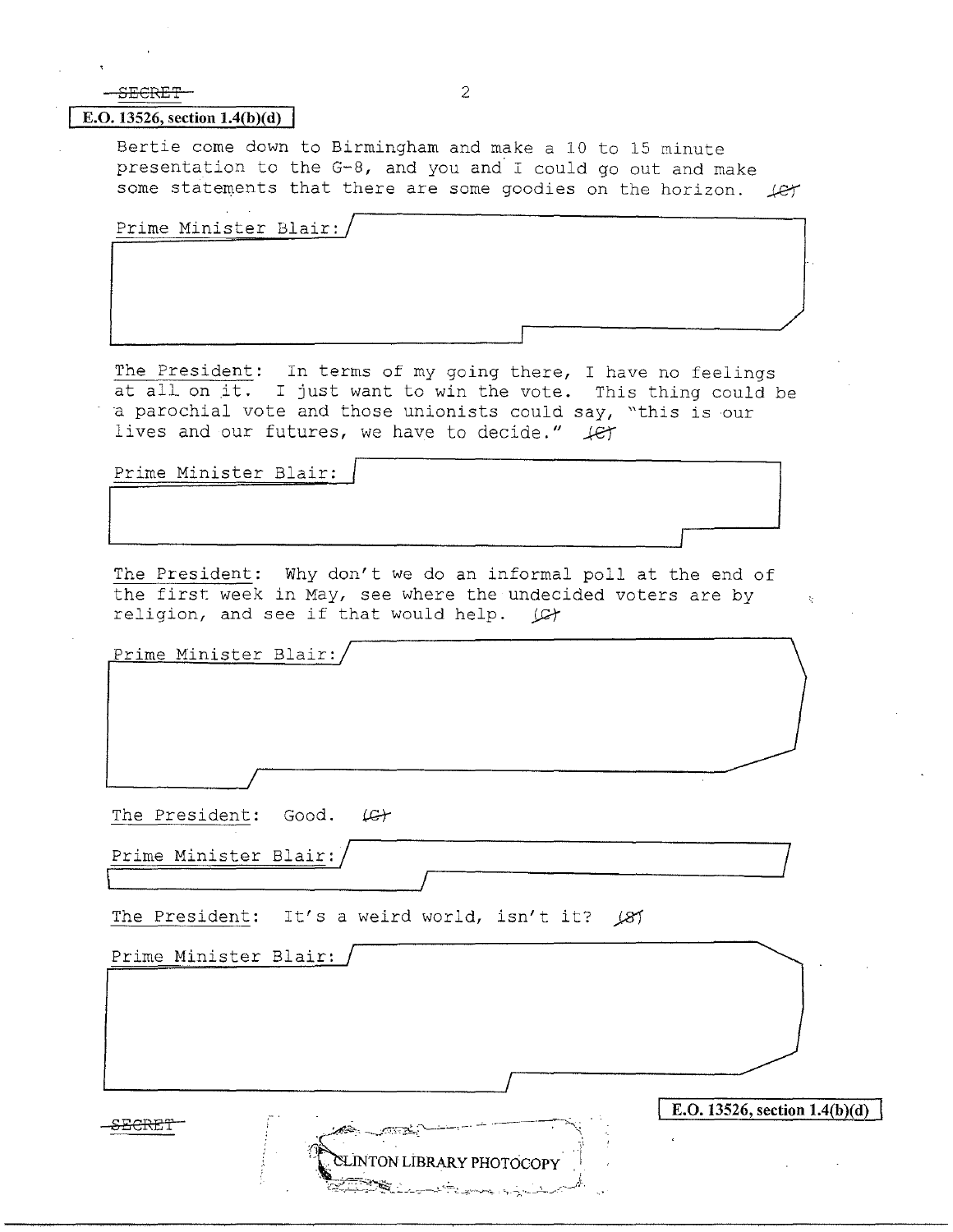| $\ddot{\phantom{a}}$ |        |                |                                  |              |  |
|----------------------|--------|----------------|----------------------------------|--------------|--|
|                      |        |                |                                  |              |  |
|                      |        |                |                                  |              |  |
|                      |        |                |                                  |              |  |
|                      |        |                |                                  |              |  |
|                      |        |                |                                  |              |  |
|                      |        |                |                                  |              |  |
|                      |        |                |                                  |              |  |
|                      |        |                | E.O. 13526, section $1.4(b)(d)$  |              |  |
|                      |        |                |                                  |              |  |
|                      |        |                |                                  |              |  |
|                      |        |                |                                  |              |  |
|                      |        |                |                                  |              |  |
|                      |        |                |                                  |              |  |
|                      |        |                |                                  |              |  |
|                      |        |                |                                  |              |  |
|                      |        |                |                                  |              |  |
|                      |        |                |                                  |              |  |
|                      |        |                |                                  |              |  |
|                      |        |                |                                  |              |  |
|                      |        |                |                                  |              |  |
|                      |        |                |                                  |              |  |
|                      |        |                |                                  |              |  |
|                      |        |                |                                  |              |  |
|                      |        |                |                                  |              |  |
|                      |        |                |                                  |              |  |
|                      |        |                |                                  |              |  |
|                      |        |                |                                  |              |  |
|                      | SECRET | سرائيتين سنتصل |                                  |              |  |
|                      |        |                | <b>CLINTON LIBRARY PHOTOCOPY</b> |              |  |
|                      |        |                |                                  | $\hat{\phi}$ |  |

 $\ddot{\phantom{a}}$ 

SEGRET 

 $\mathfrak{Z}$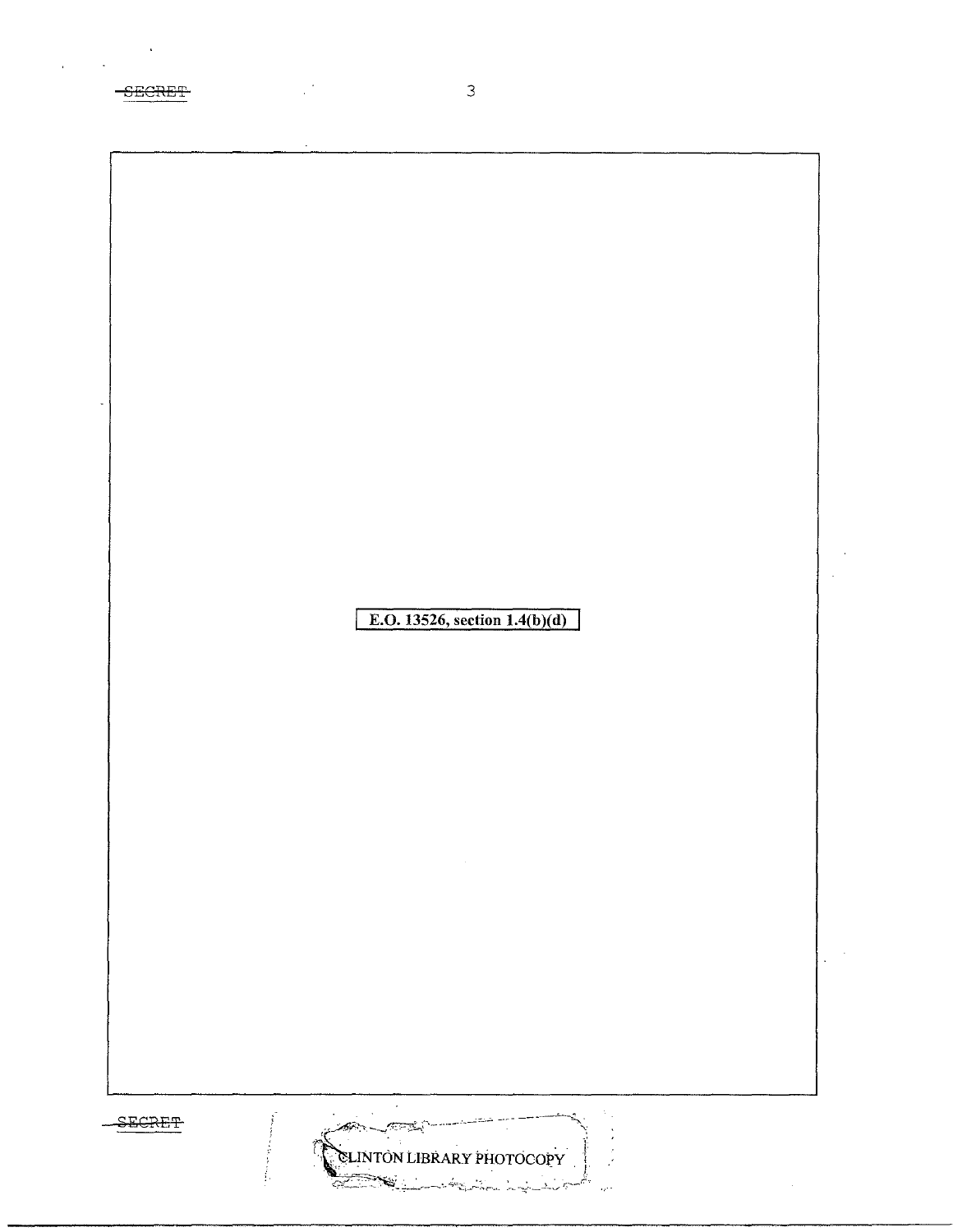$\overline{4}$ SECRET E.O. 13526, section  $1.4(b)(d)$ **SECRET** فأستعجب СS. **CLINTON LIBRARY PHOTOCOPY**  $\sum_{i=1}^n a_i$ 

ñ,

Ų.

ري.<br>سال <sub>جم</sub>يري پيو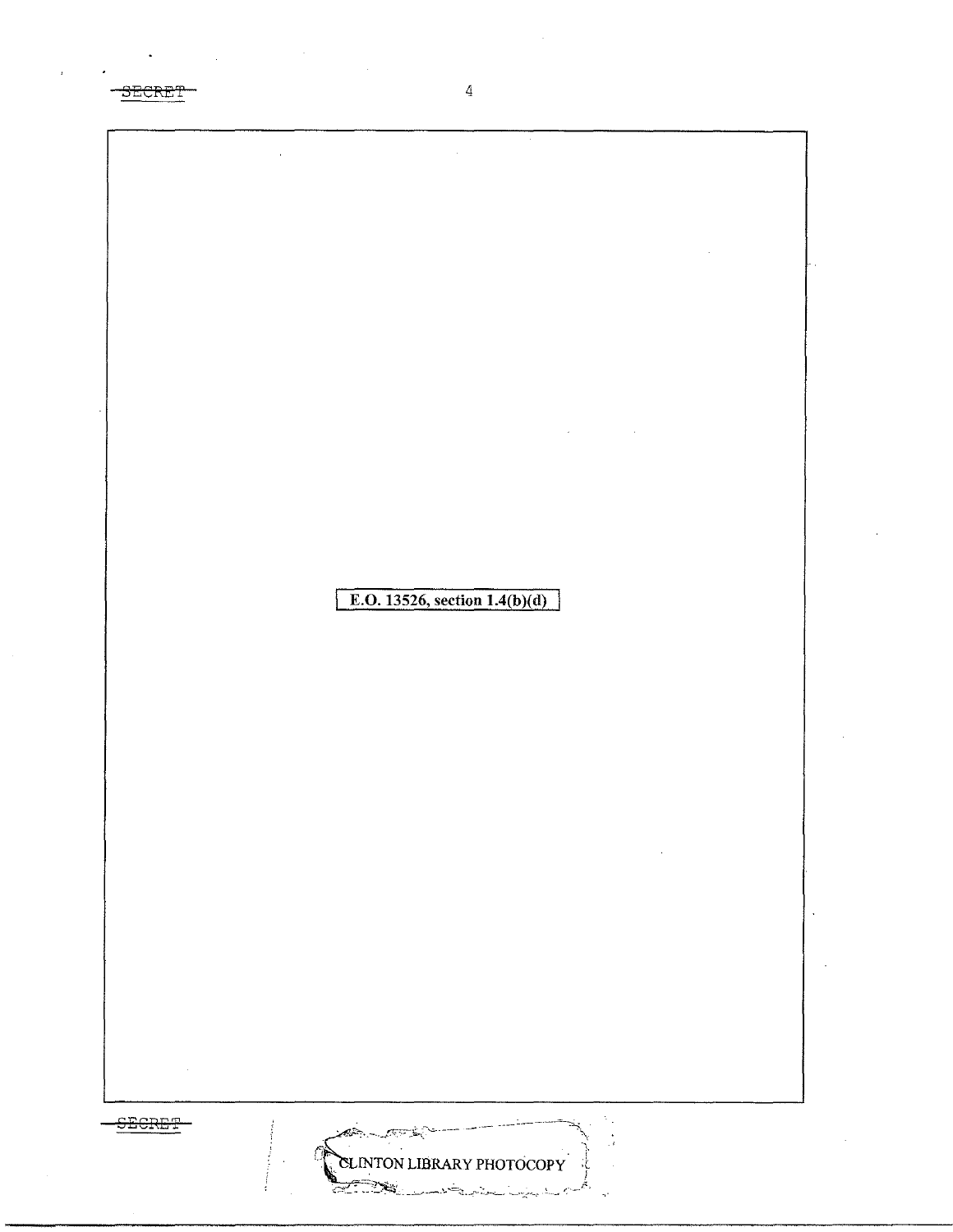-SECRET

E.O. 13526, section  $1.4(b)(d)$ 

 $\overline{5}$ 





n.